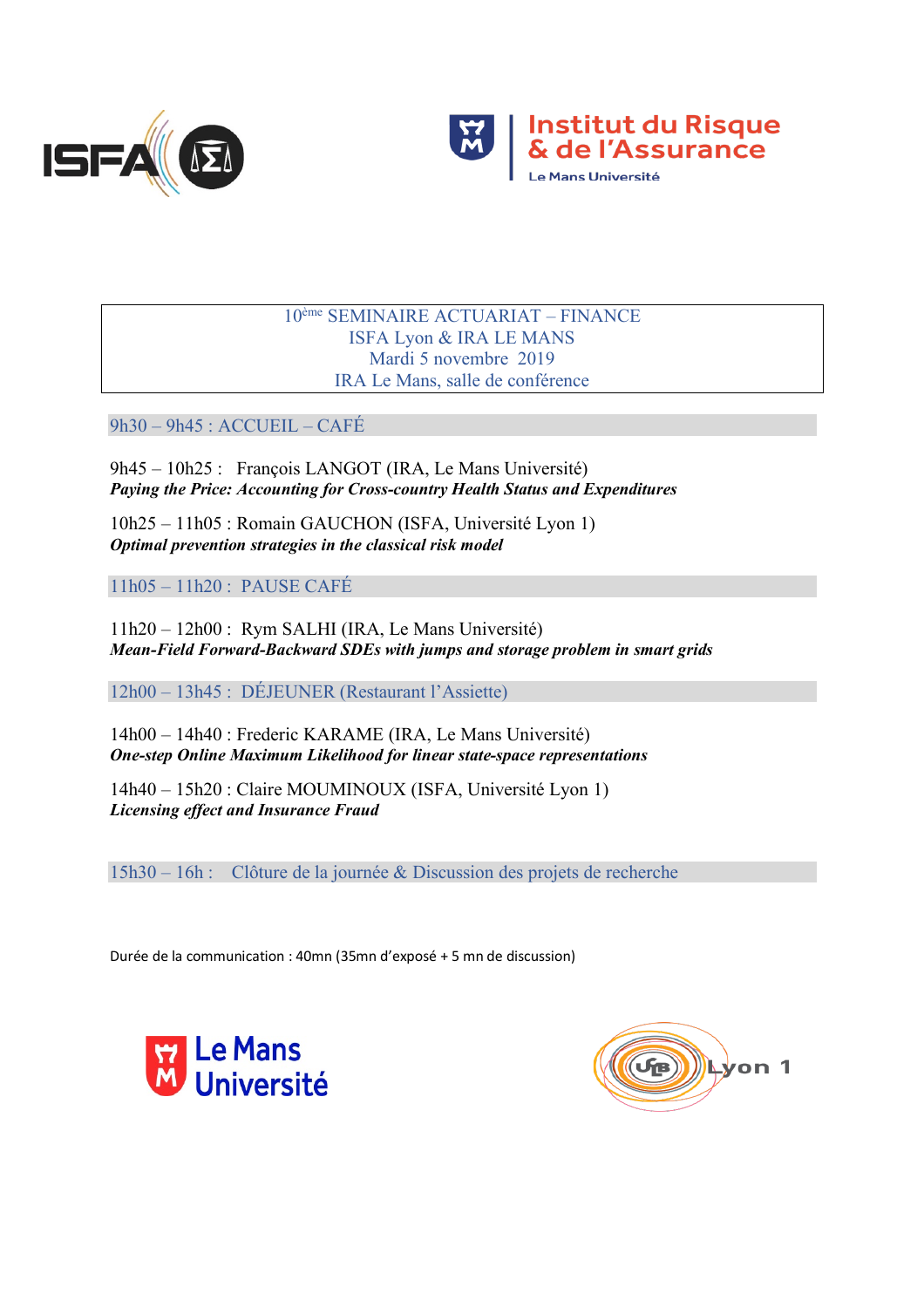# **ABSTRACTS**

### **Romain GAUCHON (ISFA, Université Lyon 1)**

Title : *Optimal prevention strategies in the classical risk model*

Abstract : The Cambridge dictionary defines prevention as « the act of stopping something from happening ». Changing « something » in « a risk » shows how natural prevention could be for an insurer : it can be viewed as a powerful risk management tool, allowing to reduce the risk taken by a company efficiently. However, there is no model studying prevention with an insurantial point of view. The goal of this presentation is to present a modification of the classical compound Poisson model in order to take into account a prevention parameter. It is then possible to define an optimal prevention strategy, giving some hints for how an insurer can propose in practice a prevention plan.

#### **Frederic KARAME (IRA, Le Mans Université)**

Title *: One-step Online Maximum Likelihood for linear state-space representations* 

Abstract : State-space models can be difficult to estimate by maximum likelihood due to the usual numerical problems (size, slow calculations, local solutions, ...). The one-step online approach has the double advantage of circumventing the usual numerical problems and providing efficient estimators. Nevertheless, these properties have been obtained for rather simple models and not for more complex models like linear state-space representations. The aim of the paper is to extend this online estimation method to linear state-space representations. An efficient and fast estimation of these models represents an important breakthrough, especially if it can be implemented transparently for a user. The first part of the paper presents the theoretical proof. The second part is devoted to some Monte Carlo experiments. In the third part of the paper, the method is implemented to macroeconomic and mortality models. This talk is based on joint work (very preliminary version) with Alexandre Brouste (IRA, Le Mans).

#### **François LANGOT (IRA, Le Mans Université)**

Title: *Paying the Price: Accounting for Cross-country Health Status and Expenditures*

Abstract: In this paper, we quantify the contributions of price distortions on the health market to explain cross-country differences in health expenditure as a share of GDP and health status. To this end, we extend a general equilibrium framework à la Aiyagari (1994) by including health production à la Grossman (1972). The model relies on two wedges to explain health expenditures as a share of GDP and health status: (i) TFP wedge measuring the relative economic development, and (ii) health service wedge capturing inefficiencies on the health service market. We estimate structural parameters as well as country-specific wedges using a method of simulated moments approach on aggregate and micro data from eight countries. The US health price appear 1.4 times larger than in Europe. Cross-country dispersion in health price distortions is the main driver for cross-country differences in health expenditures and health outcomes. Inefficiencies in the health service market have sizable aggregate welfare consequences: if the U.S. were to switch to the average European price of health services, their cost-ofliving would be reduced by 45%. This effect is larger for high-income agents than for low-income agents.

## **Claire MOUMINOUX (ISFA, Université Lyon 1)**

Title: *Licensing effect and Insurance Fraud*

Abstract: Licensing effect is defined as a subconscious phenomenon of people allowing themselves to make bad choice (e.g. immoral) after engaging in a positive behavior (e.g. moral) first. In insurance, it could appear when an insured has paid premium for years, without declaring any sinister, and has suddenly the opportunity to over-report the amount of a claim (i.e. fraud behavior) in order to cover